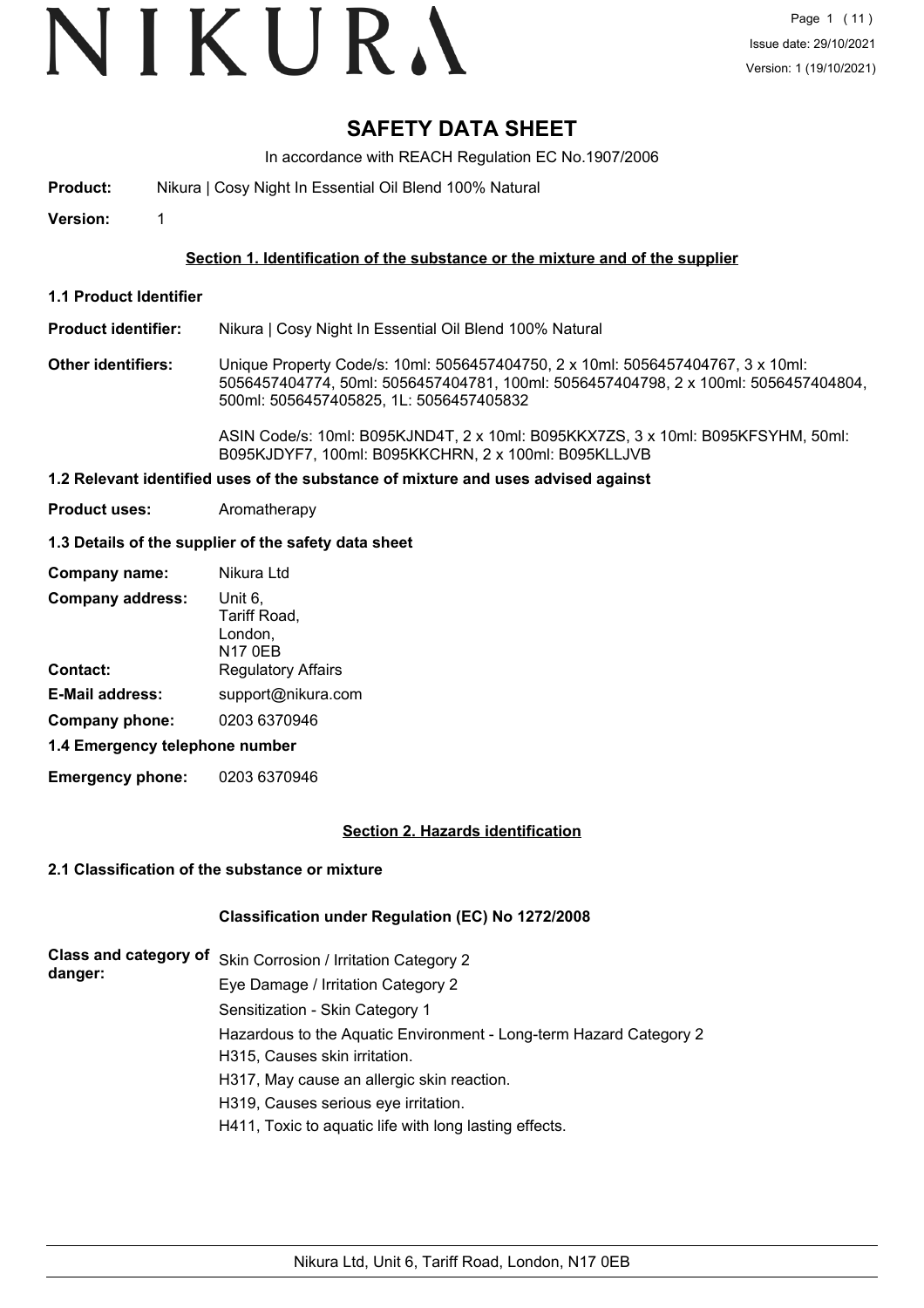## **SAFETY DATA SHEET**

In accordance with REACH Regulation EC No.1907/2006

- **Product:** Nikura | Cosy Night In Essential Oil Blend 100% Natural
- **Version:** 1

**2.2 Label elements**

|                                     | Classification under Regulation (EC) No 1272/2008                                                                                                                                                                                                                                                                                                                                                                                                                                                                                                                                                                                                                                                                                                                                                                                                                                    |
|-------------------------------------|--------------------------------------------------------------------------------------------------------------------------------------------------------------------------------------------------------------------------------------------------------------------------------------------------------------------------------------------------------------------------------------------------------------------------------------------------------------------------------------------------------------------------------------------------------------------------------------------------------------------------------------------------------------------------------------------------------------------------------------------------------------------------------------------------------------------------------------------------------------------------------------|
| Signal word:                        | Warning                                                                                                                                                                                                                                                                                                                                                                                                                                                                                                                                                                                                                                                                                                                                                                                                                                                                              |
| <b>Hazard statements:</b>           | H315, Causes skin irritation.<br>H317, May cause an allergic skin reaction.<br>H319, Causes serious eye irritation.<br>H411, Toxic to aquatic life with long lasting effects.                                                                                                                                                                                                                                                                                                                                                                                                                                                                                                                                                                                                                                                                                                        |
| Supplemental<br>Information:        | EUH208, Contains 1-Octen-3-yl acetate, Benzyl salicylate, Coumarin, Eucalyptol, Eugenol,<br>Geraniol, Geranyl acetate, Isoeugenol, Neryl acetate, alpha-Pinene, beta-Pinene, I-Limonene,<br>trans-trans-Farnesol. May produce an allergic reaction.                                                                                                                                                                                                                                                                                                                                                                                                                                                                                                                                                                                                                                  |
| <b>Precautionary</b><br>statements: | P261, Avoid breathing vapour or dust.<br>P264, Wash hands and other contacted skin thoroughly after handling.<br>P272, Contaminated work clothing should not be allowed out of the workplace.<br>P273. Avoid release to the environment.<br>P280, Wear protective gloves/eye protection/face protection.<br>P302/352, IF ON SKIN: Wash with plenty of soap and water.<br>P305/351/338, IF IN EYES: Rinse cautiously with water for several minutes. Remove contact<br>lenses, if present and easy to do. Continue rinsing.<br>P333/313, If skin irritation or rash occurs: Get medical advice/attention.<br>P337/313, If eye irritation persists: Get medical advice/attention.<br>P362, Take off contaminated clothing and wash before reuse.<br>P391, Collect spillage.<br>P501, Dispose of contents/container to approved disposal site, in accordance with local<br>regulations. |
| Pictograms:                         |                                                                                                                                                                                                                                                                                                                                                                                                                                                                                                                                                                                                                                                                                                                                                                                                                                                                                      |
| 2.3 Other hazards                   |                                                                                                                                                                                                                                                                                                                                                                                                                                                                                                                                                                                                                                                                                                                                                                                                                                                                                      |
| <b>Other hazards:</b>               | None                                                                                                                                                                                                                                                                                                                                                                                                                                                                                                                                                                                                                                                                                                                                                                                                                                                                                 |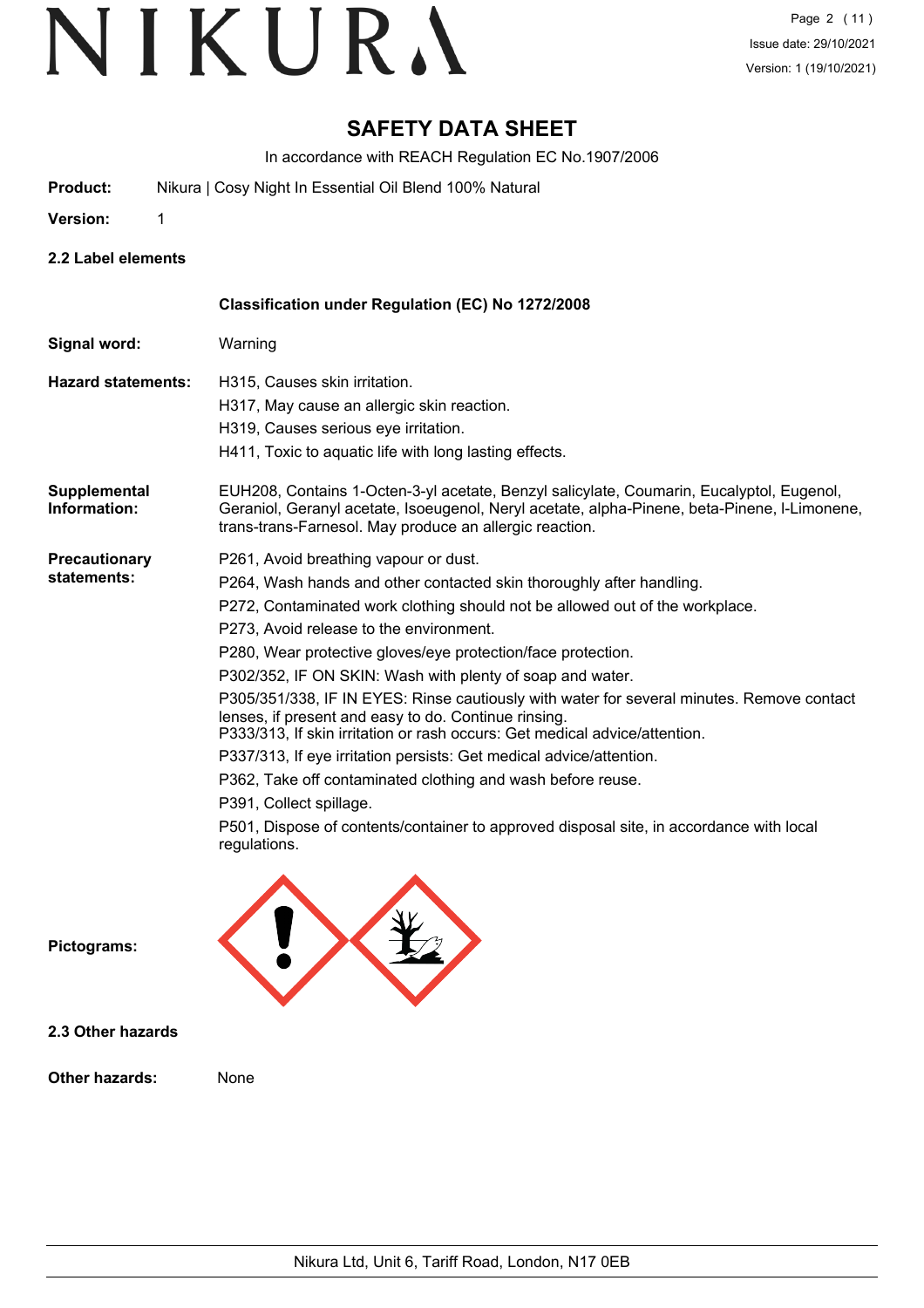## **SAFETY DATA SHEET**

In accordance with REACH Regulation EC No.1907/2006

**Product:** Nikura | Cosy Night In Essential Oil Blend 100% Natural

**Version:** 1

### **Section 3. Composition / information on ingredients**

#### **3.2 Mixtures**

#### **Contains:**

| <b>Name</b>           | <b>CAS</b> | <b>EC</b> | <b>REACH Registration</b><br>No. | $\%$        | <b>Classification for</b><br>(CLP) 1272/2008                                                                                           |  |
|-----------------------|------------|-----------|----------------------------------|-------------|----------------------------------------------------------------------------------------------------------------------------------------|--|
| Cinnamaldehyde        | 104-55-2   | 203-213-9 |                                  | 10-<20%     | Acute Tox. 4-Skin Irrit.<br>2-Eye Irrit. 2-Skin<br>Sens. 1A-Aquatic<br>Chronic 3;H312-H315-<br>H317-H319-H412,-                        |  |
| Linalyl acetate       | 115-95-7   | 204-116-4 |                                  | 10-<20%     | Skin Irrit. 2-Skin Sens.<br>1B;H315-H317,-                                                                                             |  |
| Linalool              | 78-70-6    | 201-134-4 |                                  | 10-<20%     | Skin Irrit. 2-Eye Irrit. 2-<br>Skin Sens. 1B;H315-<br>H317-H319.-                                                                      |  |
| beta-Caryophyllene    | 87-44-5    | 201-746-1 |                                  | 1-<5%       | Skin Sens. 1B-Asp.<br>Tox 1-Aquatic Chronic<br><u>4;H304-H317-H413,-</u>                                                               |  |
| Cedrol                | 77-53-2    | 201-035-6 |                                  | $1 - 5%$    | Aquatic Chronic 2;<br>H411.-                                                                                                           |  |
| alpha-Cedrene         | 469-61-4   | 207-418-4 |                                  | $1 - 5%$    | Asp. Tox 1-Aquatic<br>Acute 1-Aquatic<br>Chronic 1;H304-H410,-                                                                         |  |
| cis-beta-Ocimene      | 3338-55-4  | 222-081-3 |                                  | $1 - 5%$    | Flam. Liq. 3-Skin Irrit.<br>2-Asp. Tox 1-Aquatic<br>Acute 1-Aquatic<br>Chronic 2;H226-H304-<br>H315-H400-H411,-                        |  |
| Benzyl benzoate       | 120-51-4   | 204-402-9 |                                  | $1 - 5%$    | Acute Tox. 4-Aquatic<br>Acute 1-Aquatic<br>Chronic 2;H302-H400-<br>H411.-                                                              |  |
| ltrans beta-Ocimene   | 3779-61-1  |           |                                  | $0.1 - 1\%$ | Skin Irrit. 2-Aquatic<br>Acute 1-Aquatic<br>Chronic 2;H315-H400-<br>H411.-                                                             |  |
| Geranyl acetate       | 105-87-3   | 203-341-5 |                                  | $0.1 - 1\%$ | Skin Irrit. 2-Skin Sens.<br>1B-Aquatic Chronic 3;<br>H315-H317-H412,-                                                                  |  |
| Eucalyptol            | 470-82-6   | 207-431-5 |                                  | $0.1 - 1%$  | Flam. Liq. 3-Skin Sens.<br>1B;H226-H317,-                                                                                              |  |
| beta-Cedrene          | 546-28-1   |           |                                  | $0.1 - 1\%$ | Aquatic Acute 1-<br>Aquatic Chronic 1;<br>H410,-                                                                                       |  |
| Eugenol               | 97-53-0    | 202-589-1 |                                  | $0.1 - 1\%$ | Eye Irrit. 2-Skin Sens.<br>1B;H317-H319,-                                                                                              |  |
| Benzyl salicylate     | 118-58-1   | 204-262-9 |                                  | $0.1 - 1\%$ | Skin Sens. 1B-Aquatic<br>Chronic 3;H317-H412,-                                                                                         |  |
| 1-Octen-3-yl acetate  | 2442-10-6  | 219-474-7 |                                  | $0.1 - 1\%$ | Acute Tox. 4-Skin<br>Sens. 1B;H302-H317,-                                                                                              |  |
| Itrans-trans-Farnesol | 106-28-5   |           |                                  | $0.1 - 1%$  | Skin Irrit. 2-Eye Irrit. 2-<br>Skin Sens. 1B;H315-<br>H317-H319.-                                                                      |  |
| p-Cymene              | 99-87-6    | 202-796-7 |                                  | $0.1 - 1\%$ | Flam. Liq. 3-Repr. 2-<br>Asp. Tox 1-Aquatic<br>Chronic 2;H226-H304-<br>H361-H411.-                                                     |  |
| Myrcene               | 123-35-3   | 204-622-5 |                                  | $0.1 - 1%$  | Flam. Liq. 3-Skin Irrit.<br>2-Eye Irrit. 2-Asp. Tox<br>1-Aquatic Acute 1-<br>Aquatic Chronic 2;<br>H226-H304-H315-<br>H319-H400-H411,- |  |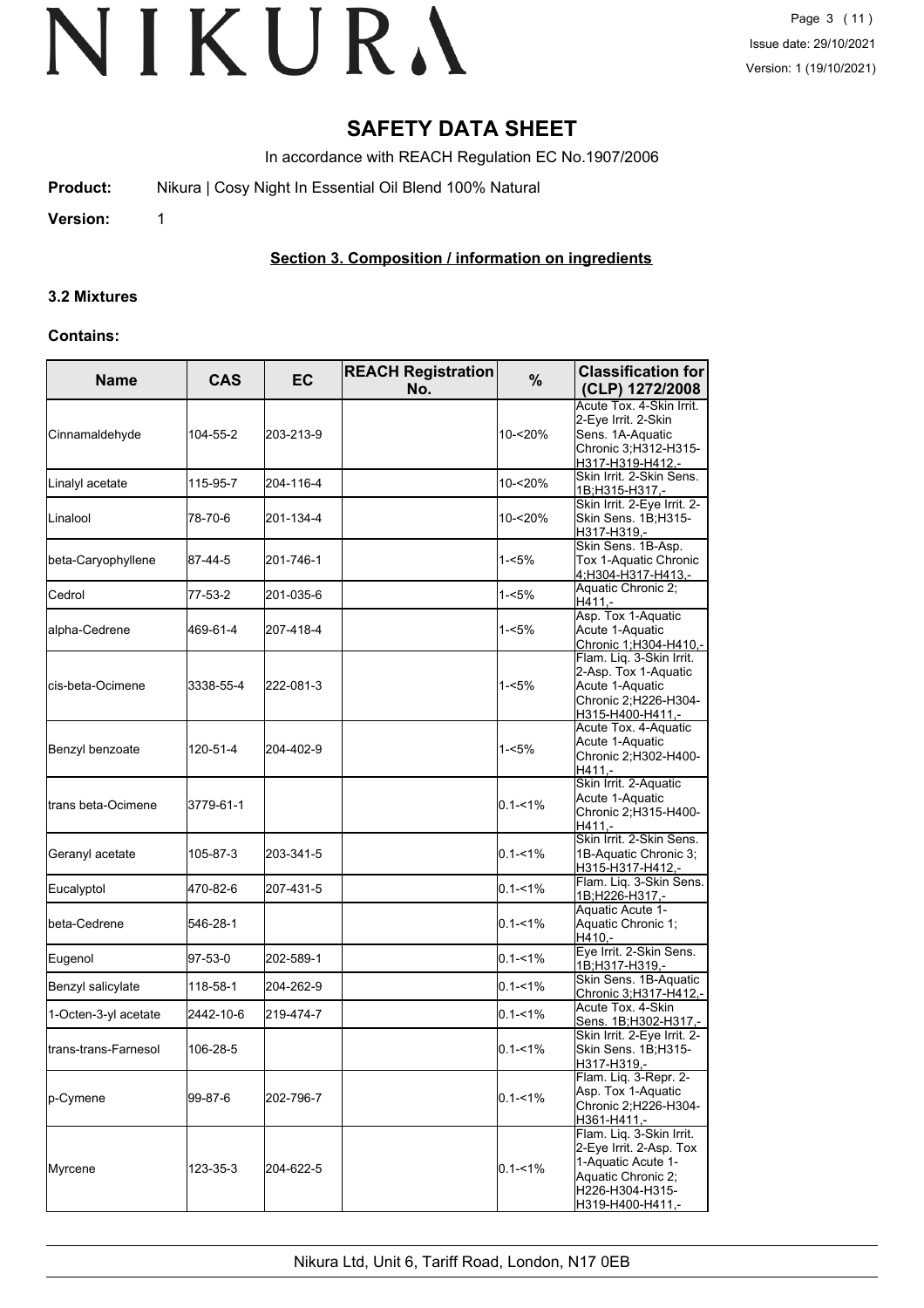## **SAFETY DATA SHEET**

In accordance with REACH Regulation EC No.1907/2006

**Product:** Nikura | Cosy Night In Essential Oil Blend 100% Natural

#### **Version:** 1

| alpha-Pinene         | 80-56-8   | 201-291-9 | $0.1 - 1\%$ | Flam. Liq. 3-Acute Tox.<br>4-Skin Irrit. 2-Skin<br>Sens. 1B-Asp. Tox 1-<br>Aquatic Acute 1-<br>Aquatic Chronic 1;<br>H226-H302-H304-<br>H315-H317-H410.- |
|----------------------|-----------|-----------|-------------|----------------------------------------------------------------------------------------------------------------------------------------------------------|
| <b>I</b> I-Limonene  | 5989-54-8 | 227-815-6 | $0.1 - 1\%$ | Flam. Liq. 3-Skin Irrit.<br>2-Skin Sens. 1B-Asp.<br>Tox 1-Aquatic Acute 1-<br>Aquatic Chronic 3;<br>H226-H304-H315-<br>H317-H400-H412,-                  |
| alpha-Phellandrene   | 99-83-2   | 202-792-5 | $0.1 - 1\%$ | Flam. Liq. 3-Asp. Tox<br>1-Aquatic Acute 1-<br>Aquatic Chronic 1;<br>H226-H304-H410,-                                                                    |
| Camphor              | 76-22-2   | 200-945-0 | $0.1 - 1\%$ | Flam. Sol. 2-Acute Tox.<br>4-Acute Tox. 4-Skin<br>Irrit. 2-Eye Dam. 1-<br>STOT SE 2-Aquatic<br>Chronic 2;H228-H302-<br>H315-H318-H332-<br>H371-H411,-    |
| <b>Geraniol</b>      | 106-24-1  | 203-377-1 | $0.1 - 1\%$ | Skin Irrit. 2-Eye Dam.<br>1-Skin Sens. 1; H315-<br>H317-H318.-                                                                                           |
| Camphene             | 79-92-5   | 201-234-8 | $0.1 - 1\%$ | Flam. Liq. 3-Flam. Sol.<br>2-Aquatic Acute 1-<br>Aquatic Chronic 1;<br>H226-H228-H410,-                                                                  |
| Neryl acetate        | 141-12-8  | 205-459-2 | $0.1 - 1\%$ | Skin Sens. 1B;H317,-                                                                                                                                     |
| Coumarin             | 91-64-5   | 202-086-7 | $0.1 - 1\%$ | Acute Tox. 4-Skin<br>Sens. 1B;H302-H317,-                                                                                                                |
| <b>I</b> beta-Pinene | 127-91-3  | 204-872-5 | $0.1 - 1\%$ | Flam. Liq. 3-Skin Irrit.<br>2-Skin Sens. 1B-Asp.<br>Tox 1-Aquatic Acute 1-<br>Aquatic Chronic 1;<br>H226-H304-H315-<br>H317-H410,-                       |
| Isoeugenol           | 97-54-1   | 202-590-7 | <0.1%       | Acute Tox. 4-Acute<br>Tox. 4-Acute Tox. 4-<br>Skin Irrit. 2-Eye Irrit. 2-<br>Skin Sens. 1A-STOT<br>SE 3;H302-H312-<br>H315-H317-H319-<br>H332-H335,-     |

#### **Substances with Community workplace exposure limits:**

Not Applicable

**Substances that are persistent, bioaccumulative and toxic or very persistent and very bioaccumulative, greater than 0.1%:**

Not Applicable

#### **Section 4. First-aid measures**

#### **4.1 Description of first aid measures**

**Inhalation:** Remove from exposure site to fresh air, keep at rest, and obtain medical attention. **Eye exposure:** IF IN EYES: Rinse cautiously with water for several minutes. Remove contact lenses, if present and easy to do. Continue rinsing.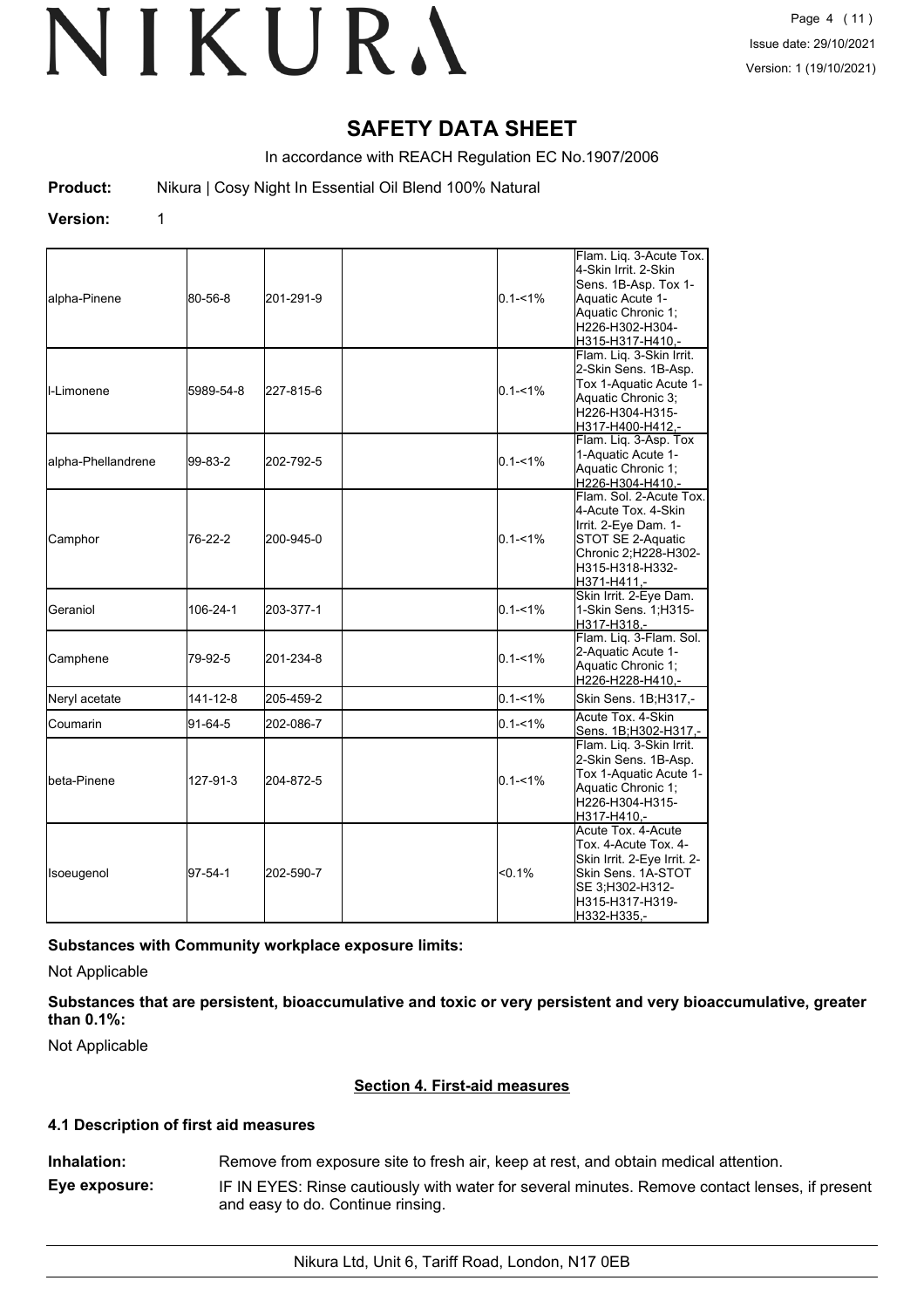# VIKURA

### **SAFETY DATA SHEET**

In accordance with REACH Regulation EC No.1907/2006

| Product: | Nikura   Cosy Night In Essential Oil Blend 100% Natural |  |
|----------|---------------------------------------------------------|--|
| Version: |                                                         |  |

**Skin exposure:** IF ON SKIN: Wash with plenty of soap and water. **Ingestion:** Rinse mouth with water and obtain medical attention.

### **4.2 Most important symptoms and effects, both acute and delayed**

Causes skin irritation. May cause an allergic skin reaction. Causes serious eye irritation.

#### **4.3 Indication of any immediate medical attention and special treatment needed**

None expected, see Section 4.1 for further information.

### **SECTION 5: Firefighting measures**

#### **5.1 Extinguishing media**

Suitable media: Carbon dioxide, Dry chemical, Foam.

#### **5.2 Special hazards arising from the substance or mixture**

In case of fire, may be liberated: Carbon monoxide, Unidentified organic compounds.

#### **5.3 Advice for fire fighters:**

In case of insufficient ventilation, wear suitable respiratory equipment.

#### **Section 6. Accidental release measures**

#### **6.1 Personal precautions, protective equipment and emergency procedures:**

Avoid inhalation. Avoid contact with skin and eyes. See protective measures under Section 7 and 8.

#### **6.2 Environmental precautions:**

Keep away from drains, surface and ground water, and soil.

#### **6.3 Methods and material for containment and cleaning up:**

Remove ignition sources. Provide adequate ventilation. Avoid excessive inhalation of vapours. Contain spillage immediately by use of sand or inert powder. Dispose of according to local regulations.

#### **6.4 Reference to other sections:**

Also refer to sections 8 and 13.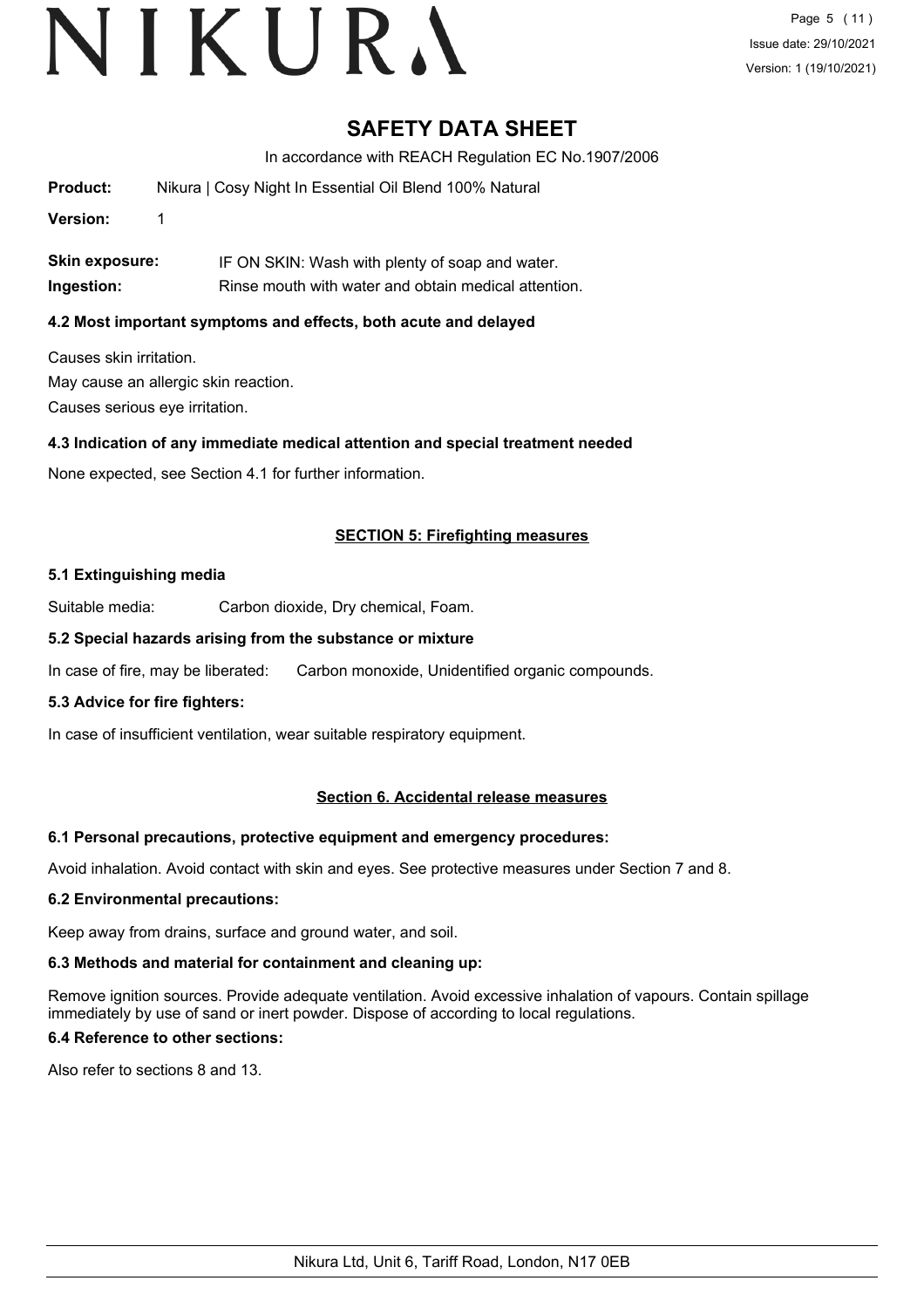# VIKURA

## **SAFETY DATA SHEET**

In accordance with REACH Regulation EC No.1907/2006

| Nikura   Cosy Night In Essential Oil Blend 100% Natural<br>Product: |  |
|---------------------------------------------------------------------|--|
|---------------------------------------------------------------------|--|

**Version:** 1

### **Section 7. Handling and storage**

#### **7.1 Precautions for safe handling:**

Keep away from heat, sparks, open flames and hot surfaces. - No smoking. Use personal protective equipment as required. Use in accordance with good manufacturing and industrial hygiene practices. Use in areas with adequate ventilation Do not eat, drink or smoke when using this product.

#### **7.2 Conditions for safe storage, including any incompatibilities:**

Store in a well-ventilated place. Keep container tightly closed. Keep cool. Ground/bond container and receiving equipment. Use explosion-proof electrical, ventilating and lighting equipment. Use only non-sparking tools. Take precautionary measures against static discharge.

#### **7.3 Specific end use(s):**

Aromatherapy: Use in accordance with good manufacturing and industrial hygiene practices.

#### **Section 8. Exposure controls/personal protection**

#### **8.1 Control parameters**

Workplace exposure limits: Not Applicable

#### **8.2 Exposure Controls**

#### **Eye / Skin Protection**

Wear protective gloves/eye protection/face protection

#### **Respiratory Protection**

Under normal conditions of use and where adequate ventilation is available to prevent build up of excessive vapour, this material should not require special engineering controls. However, in conditions of high or prolonged use, or high temperature or other conditions which increase exposure, the following engineering controls can be used to minimise exposure to personnel: a) Increase ventilation of the area with local exhaust ventilation. b) Personnel can use an approved, appropriately fitted respirator with organic vapour cartridge or canisters and particulate filters. c) Use closed systems for transferring and processing this material.

Also refer to Sections 2 and 7.

#### **Section 9. Physical and chemical properties**

#### **9.1 Information on basic physical and chemical properties**

| Appearance:                     | Not determined |
|---------------------------------|----------------|
| Odour:                          | Not determined |
| <b>Odour threshold:</b>         | Not determined |
| pH:                             | Not determined |
| Melting point / freezing point: | Not determined |
| Initial boiling point / range:  | Not determined |
| <b>Flash point:</b>             | 74 °C          |
| <b>Evaporation rate:</b>        | Not determined |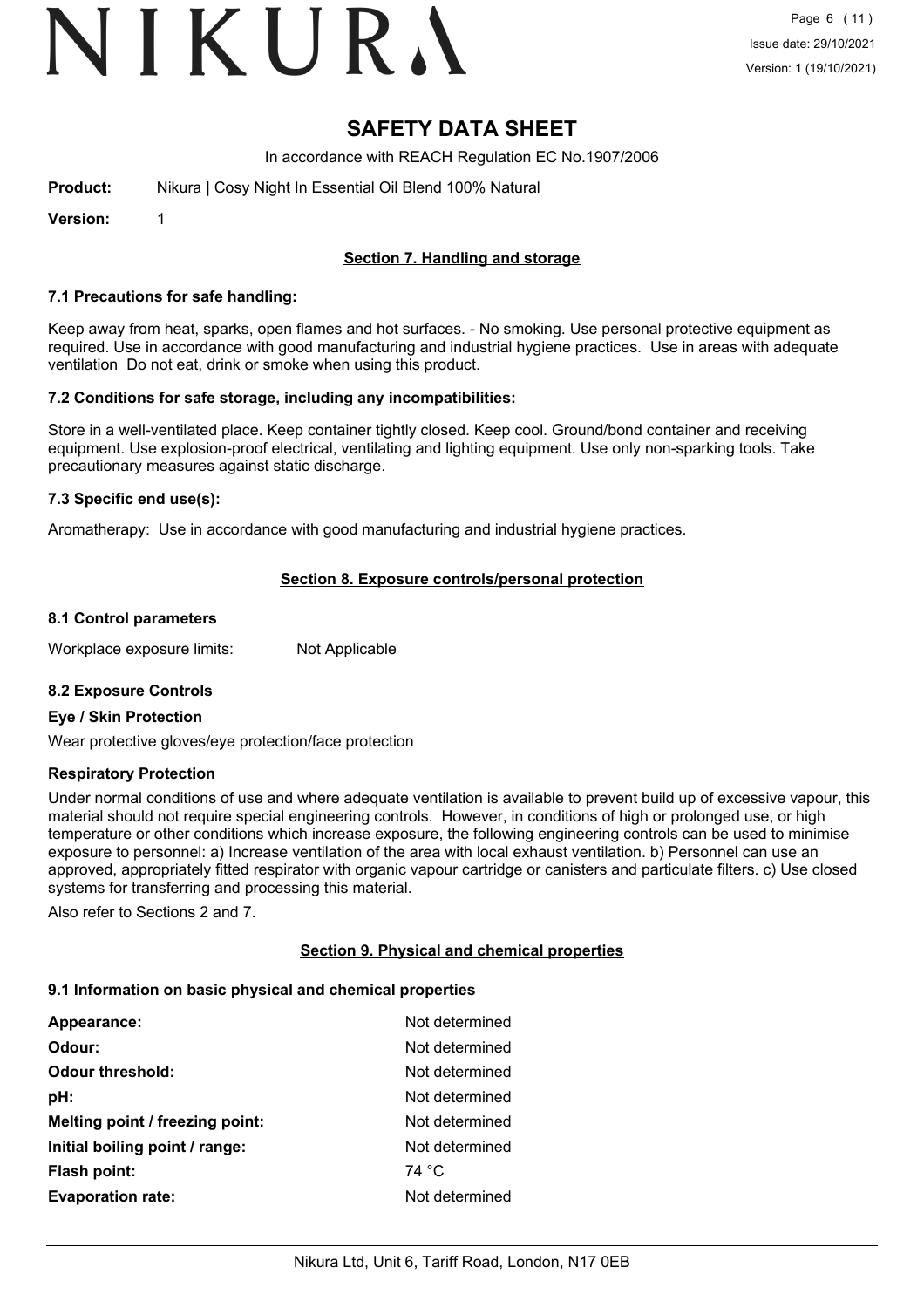## **SAFETY DATA SHEET**

In accordance with REACH Regulation EC No.1907/2006

**Product:** Nikura | Cosy Night In Essential Oil Blend 100% Natural

**Version:** 1

**Flammability (solid, gas):** Not determined **Upper/lower flammability or explosive limits:** Product does not present an explosion hazard **Vapour pressure:** Not determined **Vapour density:** Not determined **Relative density:** Not determined **Solubility(ies):** Not determined **Partition coefficient: n-octanol/water:** Not determined **Auto-ignition temperature:** Not determined **Decomposition temperature:** Not determined **Viscosity:** Not determined **Explosive properties:** Not expected **Oxidising properties:** Not expected

**9.2 Other information:** None available

### **Section 10. Stability and reactivity**

#### **10.1 Reactivity:**

Presents no significant reactivity hazard, by itself or in contact with water.

#### **10.2 Chemical stability:**

Good stability under normal storage conditions.

### **10.3 Possibility of hazardous reactions:**

Not expected under normal conditions of use.

#### **10.4 Conditions to avoid:**

Avoid extreme heat.

#### **10.5 Incompatible materials:**

Avoid contact with strong acids, alkalis or oxidising agents.

#### **10.6 Hazardous decomposition products:**

Not expected.

#### **Section 11. Toxicological information**

#### **11.1 Information on toxicological effects**

This mixture has not been tested as a whole for health effects. The health effects have been calculated using the methods outlined in Regulation (EC) No 1272/2008 (CLP).

| <b>Acute Toxicity:</b>            | Based on available data the classification criteria are not met. |
|-----------------------------------|------------------------------------------------------------------|
| <b>Acute Toxicity Oral</b>        | >5000                                                            |
| <b>Acute Toxicity Dermal</b>      | >5000                                                            |
| <b>Acute Toxicity Inhalation</b>  | Not Available                                                    |
| <b>Skin corrosion/irritation:</b> | Skin Corrosion / Irritation Category 2                           |

#### Nikura Ltd, Unit 6, Tariff Road, London, N17 0EB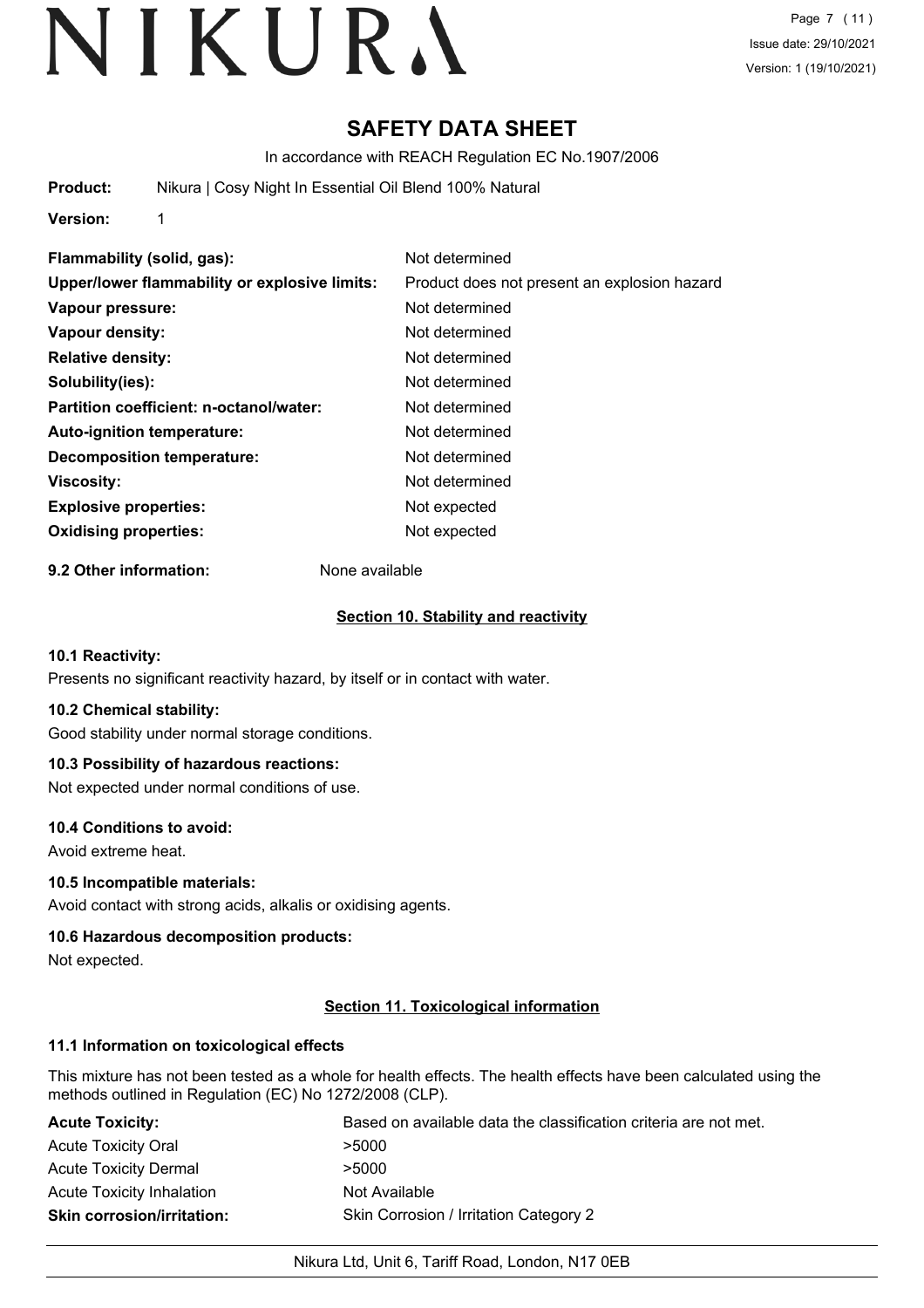## **SAFETY DATA SHEET**

In accordance with REACH Regulation EC No.1907/2006

| Product: | Nikura   Cosy Night In Essential Oil Blend 100% Natural |
|----------|---------------------------------------------------------|
|          |                                                         |

**Version:** 1

| Serious eye damage/irritation:            | Eye Damage / Irritation Category 2                               |
|-------------------------------------------|------------------------------------------------------------------|
| <b>Respiratory or skin sensitisation:</b> | Sensitization - Skin Category 1                                  |
| Germ cell mutagenicity:                   | Based on available data the classification criteria are not met. |
| Carcinogenicity:                          | Based on available data the classification criteria are not met. |
| <b>Reproductive toxicity:</b>             | Based on available data the classification criteria are not met. |
| <b>STOT-single exposure:</b>              | Based on available data the classification criteria are not met. |
| <b>STOT-repeated exposure:</b>            | Based on available data the classification criteria are not met. |
| <b>Aspiration hazard:</b>                 | Based on available data the classification criteria are not met. |

#### **Information about hazardous ingredients in the mixture**

| Ingredient             | <b>CAS</b> | EC.               | LD50/ATE Oral | LD50/ATE<br><b>Dermal</b> | LC50/ATE<br><b>Inhalation</b> | <b>LC50</b><br>Route    |
|------------------------|------------|-------------------|---------------|---------------------------|-------------------------------|-------------------------|
| <b>Benzyl benzoate</b> | 120-51-4   | $ 204 - 402 - 9 $ | 1500          | 4000                      | Not available                 | <b>Not</b><br>available |
| Cinnamaldehyde         | 104-55-2   | $ 203 - 213 - 9 $ | 2200          | 1100                      | Not available                 | <b>Not</b><br>available |

Refer to Sections 2 and 3 for additional information.

### **Section 12. Ecological information**

| <b>12.1 Toxicity:</b>                            |               |
|--------------------------------------------------|---------------|
| Toxic to aquatic life with long lasting effects. |               |
| 12.2 Persistence and degradability:              | Not available |
| 12.3 Bioaccumulative potential:                  | Not available |
| 12.4 Mobility in soil:                           | Not available |

#### **12.5 Results of PBT and vPvB assessment:**

This substance does not meet the PBT/vPvB criteria of REACH, annex XIII.

**12.6 Other adverse effects:** Not available

### **Section 13. Disposal considerations**

#### **13.1 Waste treatment methods:**

Dispose of in accordance with local regulations. Avoid disposing into drainage systems and into the environment. Empty containers should be taken to an approved waste handling site for recycling or disposal.

#### **Section 14. Transport information**

| 14.1 UN number:                    | UN3082                                                                               |
|------------------------------------|--------------------------------------------------------------------------------------|
| 14.2 UN Proper Shipping Name:      | ENVIRONMENTALLY HAZARDOUS SUBSTANCE, LIQUID, N.O.S.<br>(alpha-Cedrene, beta-Cedrene) |
| 14.3 Transport hazard class(es):   | 9                                                                                    |
| <b>Sub Risk:</b>                   |                                                                                      |
| 14.4. Packing Group:               | Ш                                                                                    |
| <b>14.5 Environmental hazards:</b> | This is an environmentally hazardous substance.                                      |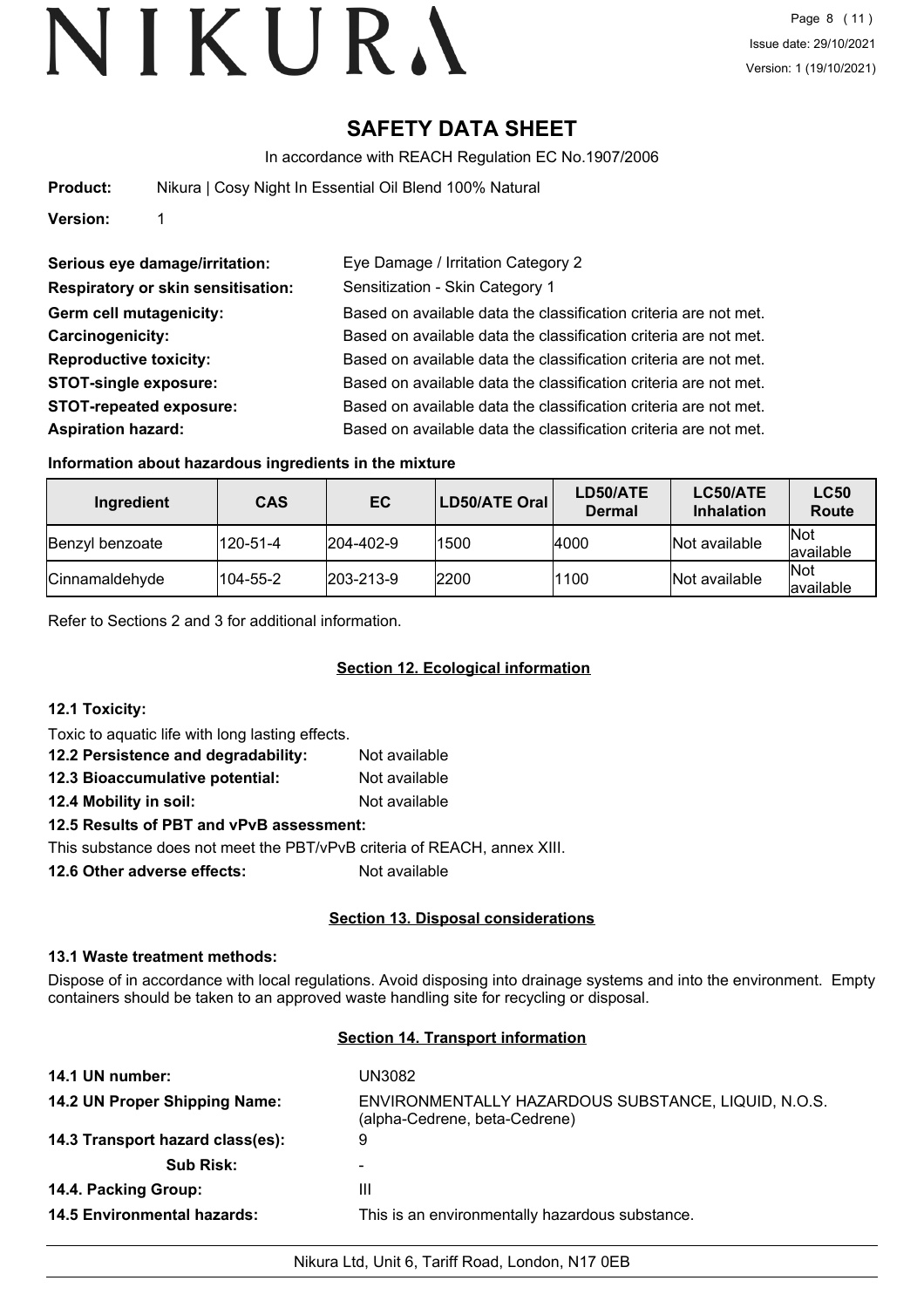Page 9 (11) Issue date: 29/10/2021 Version: 1 (19/10/2021)

## **SAFETY DATA SHEET**

In accordance with REACH Regulation EC No.1907/2006

**Product:** Nikura | Cosy Night In Essential Oil Blend 100% Natural

**Version:** 1

### **14.6 Special precautions for user:** None additional

**14.7 Transport in bulk according to Annex II of MARPOL73/78 and the IBC Code:**

Not applicable

### **Section 15. Regulatory information**

**15.1 Safety, health and environmental regulations/legislation specific for the substance or mixture** None additional

### **15.2 Chemical Safety Assessment**

A Chemical Safety Assessment has not been carried out for this product.

**Section 16. Other information**

| Concentration % Limits: |  |
|-------------------------|--|
|-------------------------|--|

**Concentration % Limits:** EH C2=11.88% EH C3=1.18% EH C4=57.03% SCI 2=24.05% EDI 2=34. 36% SS 1=0.71123755% **Total Fractional Values:** EH C2=8.42 EH C3=84.77 EH C4=1.75 SCI 2=4.16 EDI 2=2.91 SS 1=140. 60

**Key to revisions:**

Not applicable

#### **Key to abbreviations:**

| <b>Abbreviation</b> | <b>Meaning</b>                                                     |
|---------------------|--------------------------------------------------------------------|
| Acute Tox. 4        | Acute Toxicity - Dermal Category 4                                 |
| Acute Tox. 4        | Acute Toxicity - Oral Category 4                                   |
| Acute Tox. 4        | Acute Toxicity - Inhalation Category 4                             |
| Aquatic Acute 1     | Hazardous to the Aquatic Environment - Acute Hazard Category 1     |
| Aquatic Chronic 1   | Hazardous to the Aquatic Environment - Long-term Hazard Category 1 |
| Aquatic Chronic 2   | Hazardous to the Aquatic Environment - Long-term Hazard Category 2 |
| Aquatic Chronic 3   | Hazardous to the Aquatic Environment - Long-term Hazard Category 3 |
| Aquatic Chronic 4   | Hazardous to the Aquatic Environment - Long-term Hazard Category 4 |
| Asp. Tox 1          | <b>Aspiration Hazard Category 1</b>                                |
| Eye Dam. 1          | Eye Damage / Irritation Category 1                                 |
| Eye Irrit. 2        | Eye Damage / Irritation Category 2                                 |
| Flam. Liq. 3        | Flammable Liquid, Hazard Category 3                                |
| Flam, Sol. 2        | Flammable Solid, Hazard Category 2                                 |
| H226                | Flammable liquid and vapour.                                       |
| H228                | Flammable solid.                                                   |
| H302                | Harmful if swallowed.                                              |
| H304                | May be fatal if swallowed and enters airways.                      |
| H312                | Harmful in contact with skin.                                      |
| H315                | Causes skin irritation.                                            |
| H317                | May cause an allergic skin reaction.                               |
| H318                | Causes serious eye damage.                                         |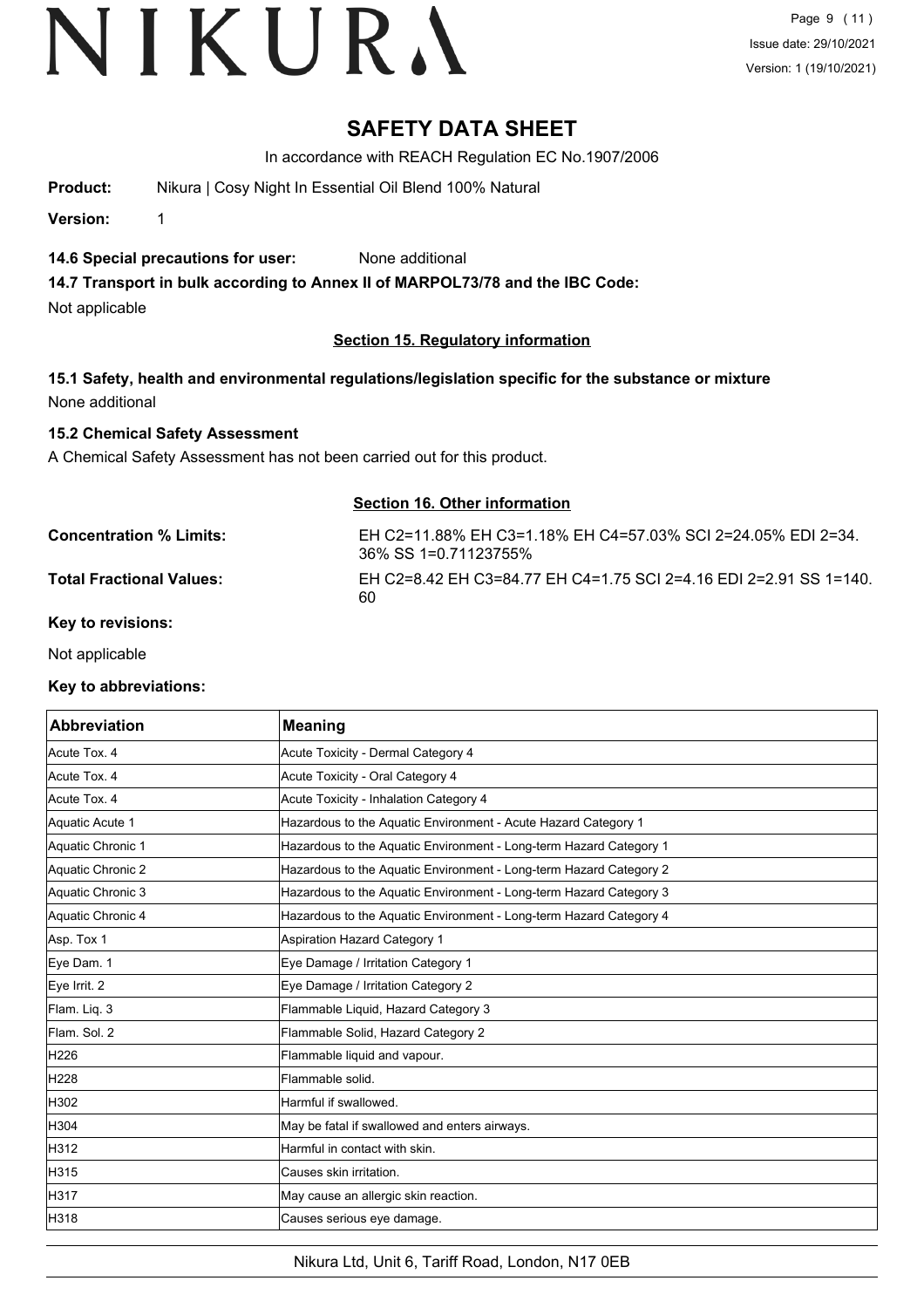## **SAFETY DATA SHEET**

In accordance with REACH Regulation EC No.1907/2006

**Product:** Nikura | Cosy Night In Essential Oil Blend 100% Natural

#### **Version:** 1

| H319             | Causes serious eye irritation.                                                                                                      |
|------------------|-------------------------------------------------------------------------------------------------------------------------------------|
| H332             | Harmful if inhaled.                                                                                                                 |
| H335             | May cause respiratory irritation.                                                                                                   |
| H361             | Suspected of damaging fertility or the unborn child (exposure route).                                                               |
| H371             | May cause damage to organs (organs, exposure route).                                                                                |
| H400             | Very toxic to aquatic life.                                                                                                         |
| H410             | Very toxic to aquatic life with long lasting effects.                                                                               |
| H411             | Toxic to aquatic life with long lasting effects.                                                                                    |
| H412             | Harmful to aquatic life with long lasting effects.                                                                                  |
| H413             | May cause long lasting harmful effects to aquatic life.                                                                             |
| P202             | Do not handle until all safety precautions have been read and understood.                                                           |
| P210             | Keep away from heat, sparks, open flames and hot surfaces. - No smoking.                                                            |
| P233             | Keep container tightly closed.                                                                                                      |
| P240             | Ground/bond container and receiving equipment.                                                                                      |
| P241             | Use explosion-proof electrical, ventilating and lighting equipment.                                                                 |
| P242             | Use only non-sparking tools.                                                                                                        |
| P243             | Take precautionary measures against static discharge.                                                                               |
| P <sub>260</sub> | Do not breathe vapour or dust.                                                                                                      |
| P261             | Avoid breathing vapour or dust.                                                                                                     |
| P <sub>264</sub> | Wash hands and other contacted skin thoroughly after handling.                                                                      |
| P270             | Do not eat, drink or smoke when using this product.                                                                                 |
| P271             | Use only outdoors or in a well-ventilated area.                                                                                     |
| P272             | Contaminated work clothing should not be allowed out of the workplace.                                                              |
| P273             | Avoid release to the environment.                                                                                                   |
| P <sub>280</sub> | Wear protective gloves/eye protection/face protection.                                                                              |
| P301/310         | IF SWALLOWED: Immediately call a POISON CENTER or doctor/physician.                                                                 |
| P301/312         | IF SWALLOWED: call a POISON CENTER or doctor/physician if you feel unwell.                                                          |
| P302/352         | IF ON SKIN: Wash with plenty of soap and water.                                                                                     |
| P303/361/353     | IF ON SKIN (or hair): Remove/take off immediately all contaminated clothing. Rinse skin with water/shower.                          |
| P304/340         | IF INHALED: Remove victim to fresh air and keep at rest in a position comfortable for breathing                                     |
| P305/351/338     | IF IN EYES: Rinse cautiously with water for several minutes. Remove contact lenses, if present and easy to<br>do. Continue rinsing. |
| P308/313         | IF exposed or concerned: Get medical advice/attention.                                                                              |
| P309/311         | IF exposed or if you feel unwell: Call a POISON CENTRE or doctor/physician.                                                         |
| P310             | Immediately call a POISON CENTER or doctor/physician.                                                                               |
| P312             | Call a POISON CENTRE or doctor/physician if you feel unwell.                                                                        |
| P330             | Rinse mouth.                                                                                                                        |
| P331             | Do not induce vomiting.                                                                                                             |
| P332/313         | If skin irritation occurs: Get medical advice/attention.                                                                            |
| P333/313         | If skin irritation or rash occurs: Get medical advice/attention.                                                                    |
| P337/313         | If eye irritation persists: Get medical advice/attention.                                                                           |
| P362             | Take off contaminated clothing and wash before reuse.                                                                               |